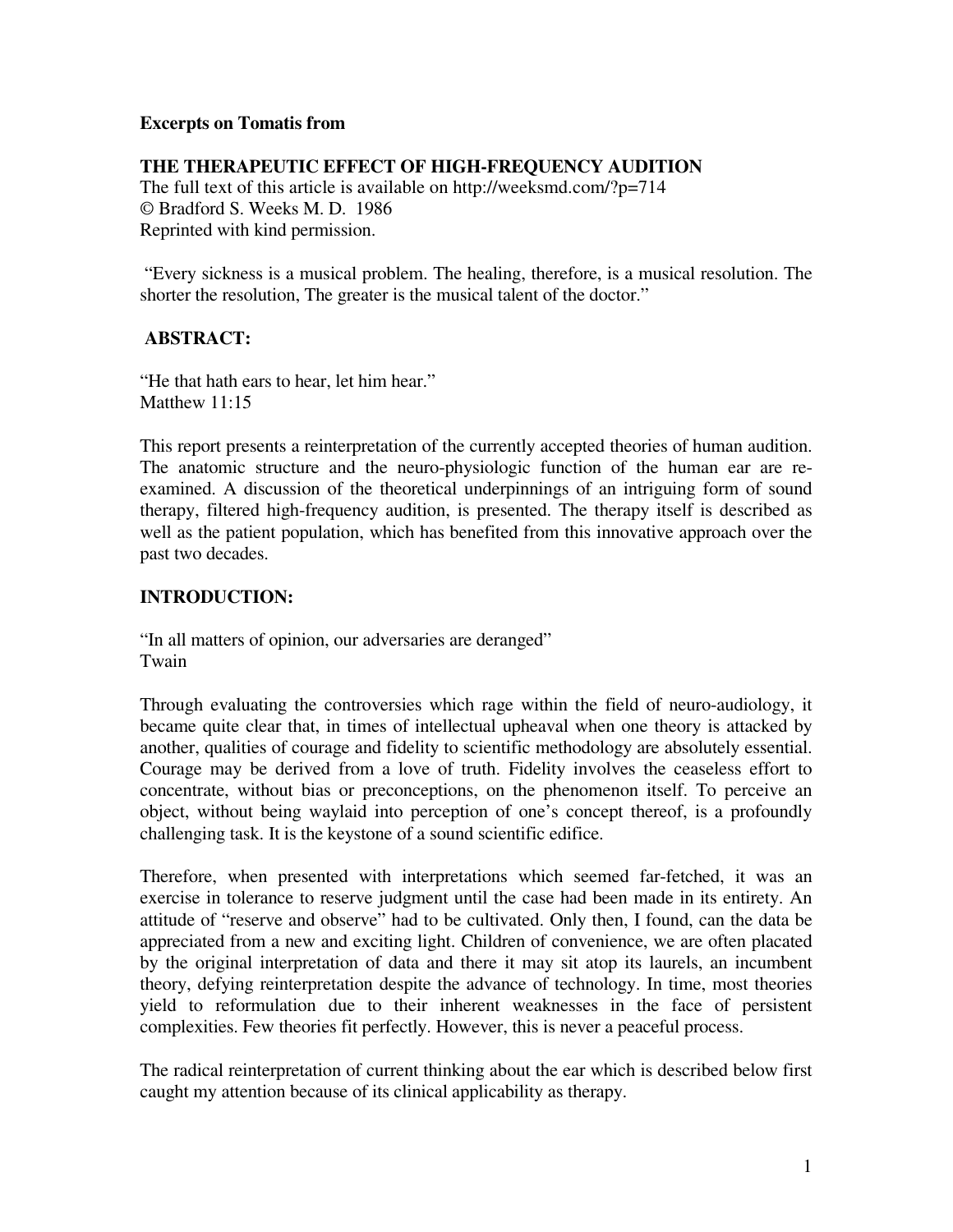### **THE ROLE OF THE HUMAN EAR**

"A man clings all his days to what he received in his youth." **Paracelsus** 

#### **Literature Summary:**

Searching the literature, and taking degree of disagreement among specialists as my barometer, it quickly became apparent that the ear is a much studied, yet incompletely understood organ. What follows is a summary of the orthodox views regarding anatomy, neurophysiology and therapeutic potential of the ear. This information was gathered from my medical school basic science curriculum, a literature search and interviews with specialists in the field.

The human ear has two important functions: hearing with the cochlea and balance with the vestibule. The ear is routinely given short shrift in gross anatomy classes where its tiny intrinsic muscles such as the tensor tympani or the stapedius are rarely seen. In anatomy textbooks, the eighth cranial nerve, the acoustic nerve, routinely gets the least print.

Theoretically, the structural relationship and function of the ossicles involves sound, in the form of vibrational energy, which transverses the ossicles from tympanic membrane to oval window. The ossicles are, in order, the hammer (malleus), the anvil (incus) and the stirrup (stapes). The clinical significance of Rinne's and Webber's signs are presented as determinations of air and bone vibrations conducted to the oval window - the former by the ossicles, the later by the larger skull bones. Additionally, theory has it that this vibration is transmitted through endolymph in the superior segment of the spiraling cochlea (the vestibular ramp) up past high, middle and low frequency receptors (cells of Corti) to the apex of the spiral cupula before descending finally via the inferior segment of the cochlea (tympanic ramp) to the round window.

Among the orthodoxy, the only questions remaining are those regarding the processes which transform vibrational wave energy to electrical energy at the cells of Corti and ultimately to cognitive perception of recognizable sounds at the level of the cortex.

#### **Comparison of Orthodox and Unorthodox Views:**

#### **1) Regarding the Embryological Origin of the Human Ear:**

"If you want to understand what something is, you must look to see where it came from." Goethe

Orthodox: It is commonly understood that the ear is divided into three parts - the external ear (meatus and canal), the middle ear (tympanic membrane, ossicles, middle ear muscles) and the inner ear (vestibule and cochlea).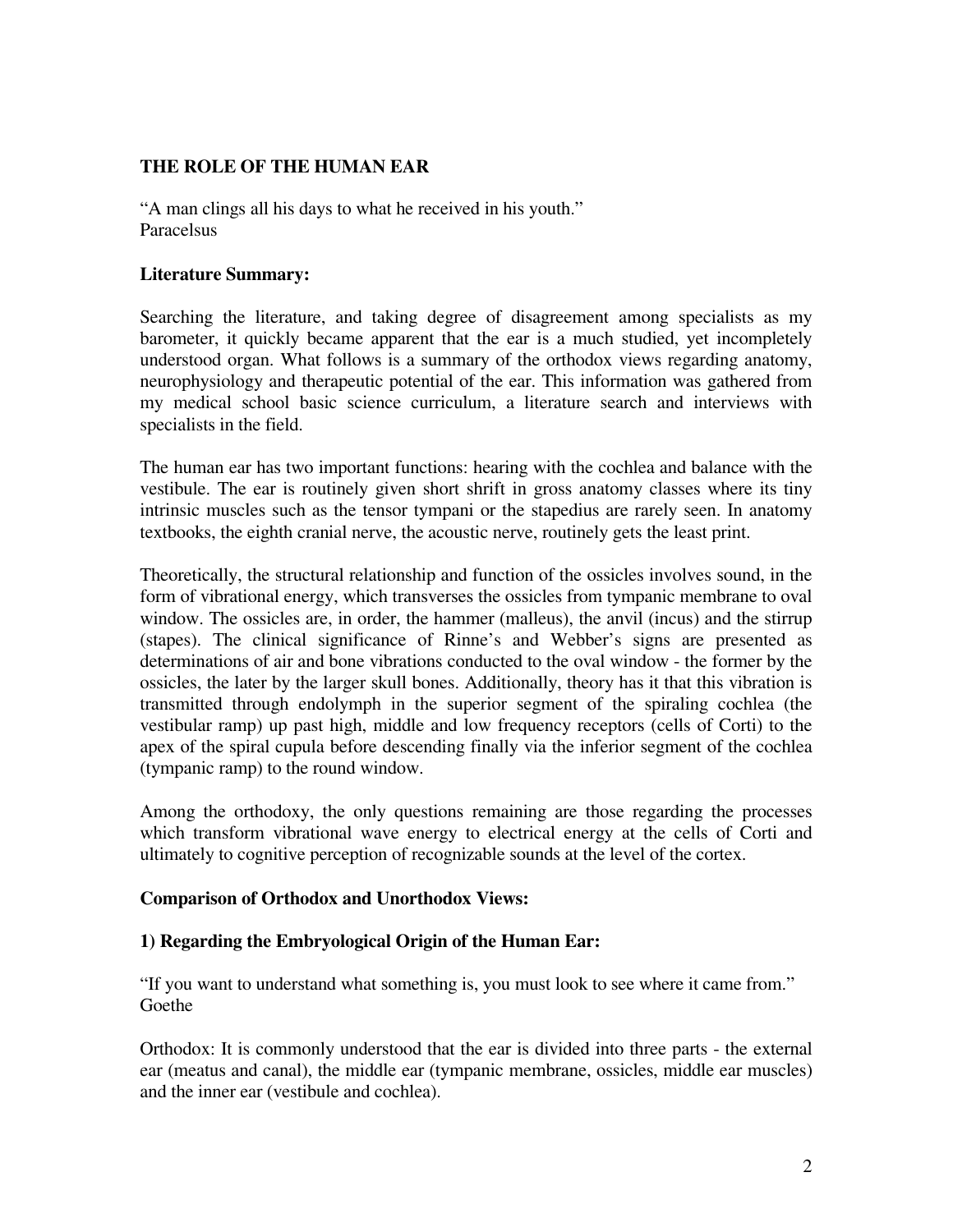Unorthodox: An appreciation of embryology suggests that there are, practically speaking, only two ears - an external and an internal ear. We know that the embryo originally consists of a series of five branchial arches [3]. The adult ear develops from the first two. More specifically, the first brachial arch will develop into the first two ossicles of the ear (the malleus with its muscle and the incus) and falls under the enervation of the trigeminal nerve (5th cranial nerve). The second brachial arch produces the third ossicle (stapes with its stapedius muscle) and is innervated by the facial nerve (7th cranial nerve). More can be made of the other organs which arise from these first two brachial arches (lower jaw with adductive muscles from the first and upper part of the larynx, the hyoid bone and the anterior ventral segment of the digastric muscle with opposes the jaw adductors) but references must suffice for interested readers [4]. My point here is that the ear is functionally understood as tripartite while actually comprising a polarity. This distinction becomes therapeutically significant in terms of high-frequency audition. (see following)

#### **2) Sound transmission:**

"We really ought to know by now how the ear works." Ashmore in Nature 8/84

Orthodox: The commonly accepted role of the external canal as regarding sound transmission is considered to be a low-frequency filter. It is observed that bone vibrations of the skull can create sound waves in the external canal which excite the tympanic membrane [5]. The role of the ossicles is commonly understood as transmission linking sound vibrations at the tympanic membrane to the oval window [6]. The role of the middle ear muscles, the tensor tympani and the stapedius, according to von Bekesy, is to maintain the connection between ossicles. This long-standing interpretation is currently being challenged by Howell. The role of the endolymph is to further conduct the wave of kinetic energy towards its destination, the cells of Corti. The tectorial membrane's role is to anchor the hairs of the cells of Corti in order to facilitate the shearing force necessary to set up an active potential which will propagate along the eighth cranial nerve to the cortex for cognitive processing. The role of the cochlea is to contain the fluid and its kinetic force thus preserving the sound fidelity. the role of the round window is to dampen kinetic energy [7]

Unorthodox [4]:

A) The distance separating the incus and the stapes, sometimes up to 1 mm, and bridged by collagen, cannot conduct sound with fidelity commensurate with human hearing. To assume that high frequencies can be transmitted intact through this distance and medium seems unreasonable rather than transmitting vibratory energy from external to internal ear, the function of the ossicles is to dampen tympanic membrane vibratory energy via a kinetic negative feedback loop originating at hyperkinetic endolymph. This fluid force is transmitted to the base of the stapes then to the incus and finally to the malleus in order to diminish vibratory sensation headed to the ear. In effect, rather than transmitting sound, the ossicles serve a protective role by dampening excessive vibratory energy transmitted to compact bone at the tympanic sulcus. (Although the first, Tomatis is no longer alone in assigning a protective role to the middle ear. (Simmons 1964).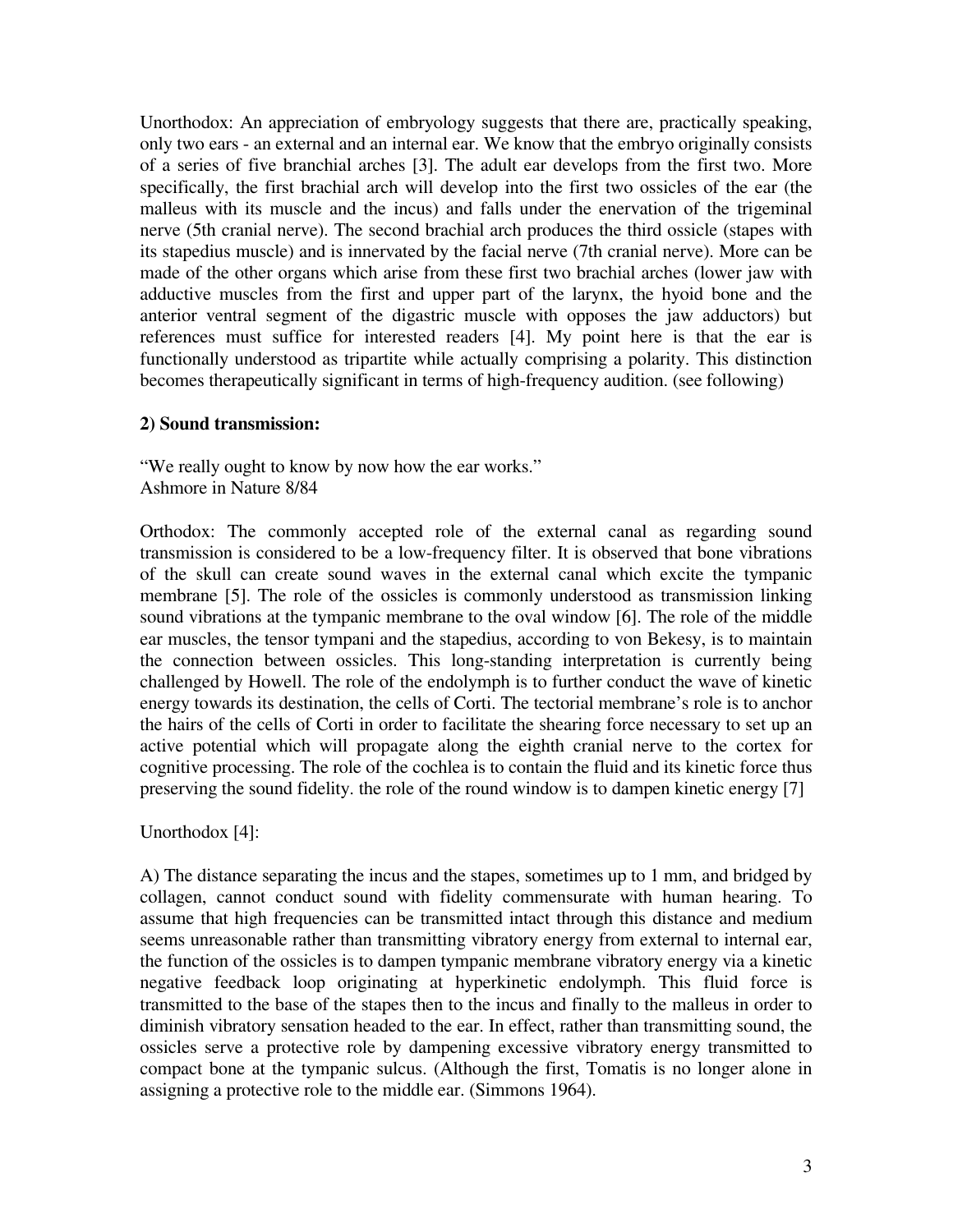B) Endolymph is always moving [8]. Therefore, to consider that it can carry specific waves amidst the turbulence seems unreasonable. Additionally, the observation that sequential sounds can be transmitted almost instantaneously is inconsistent with the assertion that the sound is transmitted through the fluid [9]. The function of the endolymph as regards hearing is to buffer the shearing potential of the vibrational force. Here in the ear, as in other parts of the body (joints, brain vault), fluid does what fluid does best: its role as endolymph is to absorb kinetic energy and protect contingent structures from damage.

C) Removal of the ossicles in no way diminishes osseous conduction [5]. However, removal of the ossicles would result in a relatively flaccid contact between the tympanic membrane and the tympanic sulcus thereby accounting for the observed loss of 60db in air conduction.

D) Tomatis claims that osseous conduction (a highly controversial field at this time) is the major route of sound conduction to the inner ear. The route is as follows: air vibration hitting the tympanic membrane is spread outward along its radiating fibers to the tympanic sulcus where the petrous pyramid (compact bone) conducts the kinetic energy to the directly to the cochlea and finally to the basilar membrane [4]. A consideration of the anatomy of the tympanic membrane suggests that arciform fibers collect wave impulses and disperse them to the periphery of the membrane which is firmly attached to the sulcus. Opponents of bone conduction note that only direct contact of the vibration tuning fork to bone yields true fidelity and that the soft tissues atop the skull constitute resistance [5]. In light of that observation, it is interesting to note that the tympanic sulcus is the location where bone receives vibrational energy most directly. Furthermore, the endochondral capsule is the only place in the human body where primitive bone which developed from fetal cartilage persists unchanged (no resorption) from before birth until after death. Thus, this static medium is the ideal conductor for vibratory energy. (Whales hear via osseous conduction). The oval and round windows, like the eustachian tube, function as additional buffers against the shearing force requisite in audition. To function optimally, the human ear must maintain a micro-homeostasis which allows for maximal sensory perception with minimal shearing and destruction of hair cells. The role of the middle ear then is to guard the sensitive cells of Corti which are responsible for energy transduction within the inner ear.

E) Flock was not the first to observe that the basilar membrane vibrates. However, he was the first to announce the disruptive observation that hair cells, the organs of Corti, contain actin and a variety of protein associated with contractility [10]. Consequently, the suggestion arises that the cells of Corti are end organs rather than sensory cells imply that they play a role in cochlear mechanics. Therefore, where once we thought that the endolymph vibrates the basilar membrane, we now have data calling that into question. It remains solely a matter of interpretation as to whether the endolymphatic eddy is the cause of, or, as Tomatis suggests [4], the result of the resonating membrane.

F) The tiny stapedius muscle, which controls the stapes and thereby regulates highfrequency audition, is the only muscle of the human body which never rests [4]. Even the heart pulsates, a motion which involves periodicity and therefore a rest of sorts. The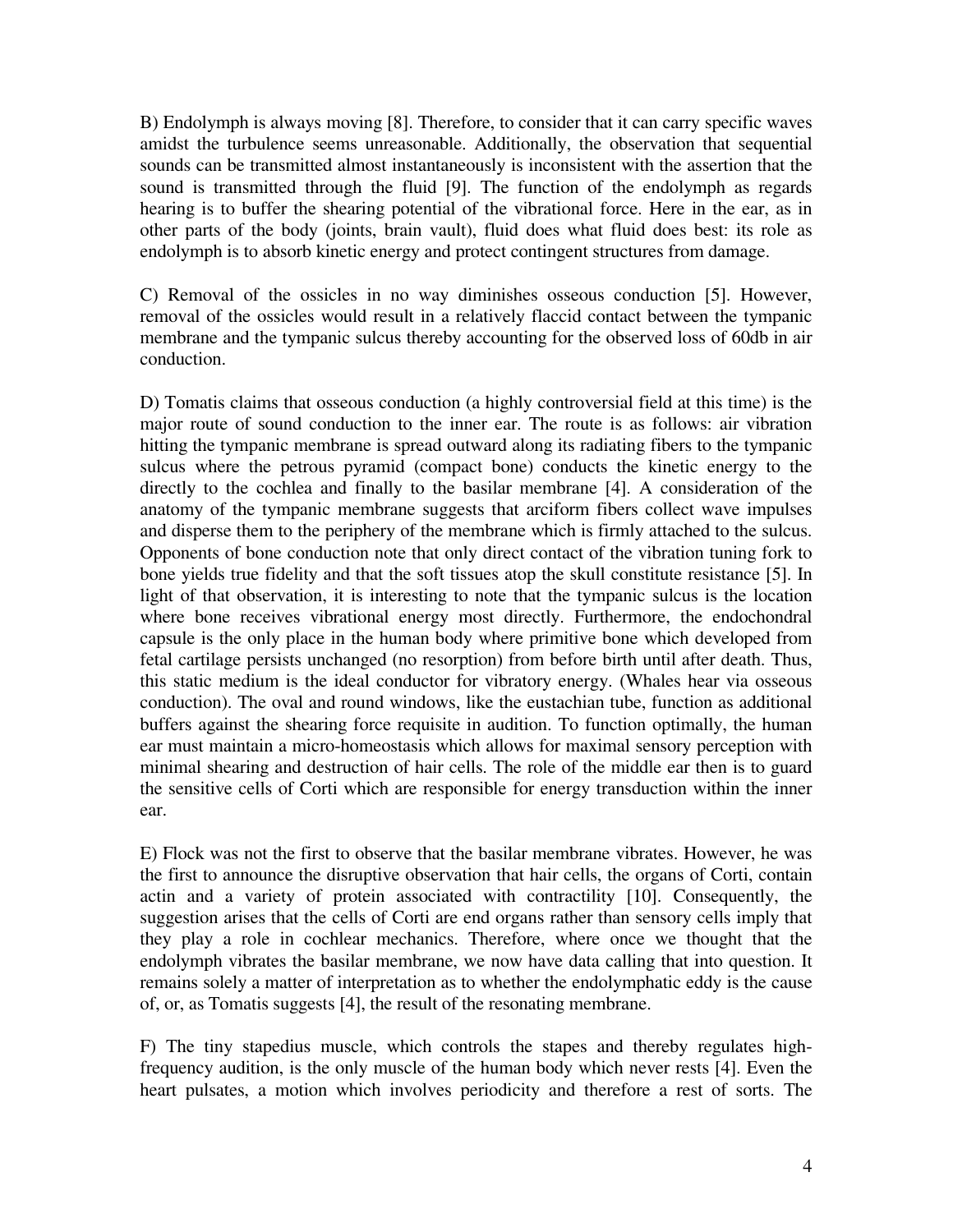stapedius, however, is constantly involved in regulating sound perception form the fourth month post-conception until the moment of death [11]. This constancy has significance as regards cortical charge (cf cortical charge).

# **3) Ear Neurology:**

"The Nerves of the Terrible Pterygopalatine Traffic Circle" every anatomy student's nightmare

The ear is the Rome of the body. As a student of gross anatomy, it struck me that almost all cranial nerves lead to the ear. Whether directly or anastomatically, the ear is involved with cranial nerves 2-11. The 5th and 7th cranial nerves innervate the ossicular muscles. But, in order to fully appreciate the extra-auditory and extra-gyratory role of the acoustic or eighth cranial nerve, we must understand the oculo-cephalo-gyre crossover which, in mammals showing a high degree of cortical sophistication, is apparently under the control of the visual function [4]. It is customary when dealing with cortical functions to link eye, head and neck mobility with the optic nerve. However, the coordinated interplay of these functional structures is under the control of the acoustic nerve. This structure, appropriately called the audio-opto-oculo-cephalo-gyro cross-over is the major mechanism of reception and integration of perception. Therefore, the ear is now understood to be neurologically involved with the optic or 2nd cranial nerve, the oculomotor or 3rd cranial nerve, the trochlear or 4th cranial nerve, the abducens or 6th cranial nerve and the spinal-accessory or 11th cranial nerve which is responsible for posterior-lateral musculature of the neck.

Not satisfied with this scope of neurological involvement, the ear has a fascinating tie into the 10th cranial nerve or the vagus, "path of the wandering soul." What has the vagus to do with the ear? For those of us who think of the tympanic membrane solely as a receiver for sound waves, i is instructive to recollect that a solitary cutaneous sensory antenna from the vagus presents on its outer surface and that its inner surface is sensitized by the vagus via an anastomosis with the glosso-pharyngeal or 9th cranial nerve. What is the significance of vagal and acoustic interaction? Let us track this path throughout the body. The vagus wanders on contacting next the postural back muscles via an anastomosis with the spinoaccessory or 11th cranial nerve, then sensitizes that part of the larynx responsible for vocalization via the upper laryngeal nerve before delivering motor innervation via the recurrent laryngeal nerves. Subsequently, the vagus innervates the bronchi and heart before joining the opposing vagal nerve and diving through the diaphragm to innervate the entire viscera including the gastro-intestinal tract from esophagus to anus (via anastomosis with sacral nerves 2, 3, and 4).

The effect which audition has via the vagus is substantial. Prasad observed cardiac depression upon syringing the ear [12]. But this ought not surprise us. What would a scary movie be without the emotionally manipulative sound track? Think of the effect which a patient in the process of vomiting has on our own intestinal homeostasis. It is empathy, or perhaps direct vagal stimulation from our tympanic membrane to our gastrointestinal track which evokes our similar contraction. As the ear becomes appreciated as our primary sensory organ (for both internal and external phenomenon) as well as a vagally mediated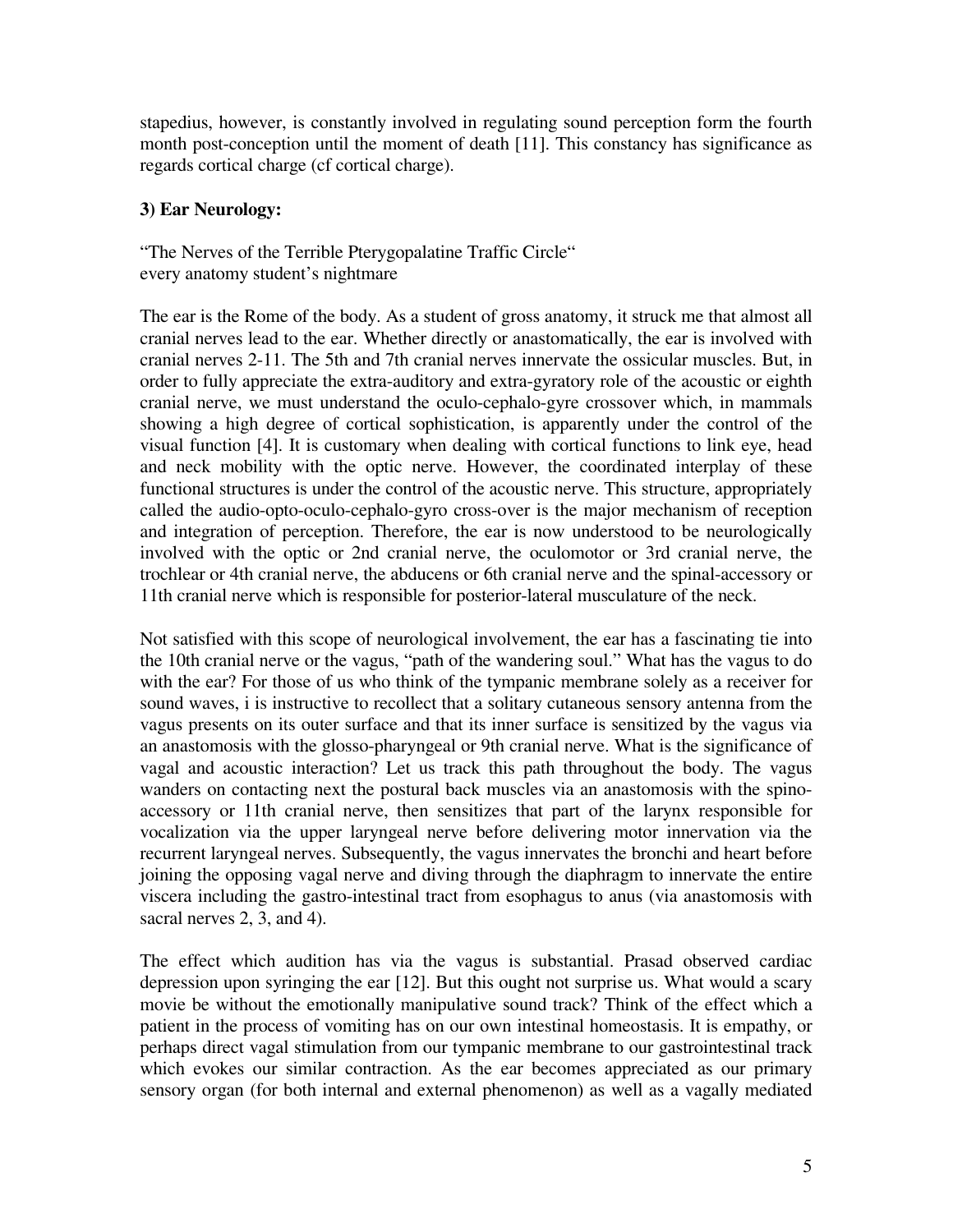internal moderator via its extensive anastomotic innervations, a theoretical basis for audiotherapy comes into focus.

This is only a glimpse of some major reinterpretations of ear structure and function. The bibliography offers the reader opportunity to pursue these and other equally off-putting assertions in greater detail than the scope of this report justifies.

# **THE WORK OF DR. ALFRED A TOMATIS**

"Creative imagination is frequently associated with the interplay between two conceptual frameworks." Koestler

Born in 1920, Dr. Tomatis earned his M.D. from the Faculte de Paris before specializing in oto-rhino-laryngology. En route to establishing the International Association of audio-Psycho-Phonology, Dr. Tomatis was distinguished as follows: Chevalier de la Sante Publique (Knight of Public Health) 1951; Medaille d'Or de la Recherche Scientifique (Gold Medal for Scientific Research) 1958; Grande Medaille de Vermeil de la Ville de Paris 1962; Prix Clemence Isaure 1967, Medaille d'Or de la Societe Arts, Science et Lettres 1968; et Commandeur de Merite Culturel et Artistique 1970.

As a scientist, Tomatis is well recognized for his experimental breakthroughs in the field of auditory neurophysiology. For example, while treating hearing impaired factory workers by day, and scotoma-cursed opera singers by night, Tomatis noticed a similarity of symptoms between the two patient populations. After further investigation, he formulated the law describing the feedback loop between the larynx and the ear: "the larynx emits only the range that the ear controlled." In other words, one can reproduce vocally only those sounds which one can hear. This discovery was recognized by the Academy of Sciences of Paris and the French Academy of Medicine who, in 1957, announced the Tomatis Effect in honor of its discoverer.

As a clinician, Tomatis has achieved the reputation for successful and unorthodox therapies whose scope exceeded the scope of oto-rhino-laryngology. The list of maladies successfully treated via high-frequency auditive therapy includes: Ear, Nose and Throat disorders: (hearing and voice loss [13], stuttering [14], tinnitus [15], otitis media [15], scotomas [16, 17]); Neurological disorders: (toe walking from vestibular nuclei problems [18], drooling [15, 19], strabismus [15]); Psychiatric disorders: (depression [20], attention deficit disorder [21], hyperactivity [21]); and Learning disorders: (dyslexia [22], inability to concentrate [15]); and a variety of balance/coordination problems related to the ear's vestibular disorders [15]. These therapeutic coups occur via retraining the ear muscles using another Tomatis invention, the electronic ear (see below). These claims regarding the therapeutic efficacy of filtered sound was what drew me to France. What follows will be a brief description of the theoretical bases and practical applications of Tomatis's therapeutic work.

## **Electric Ear and Middle Ear Micro-gymnastics:**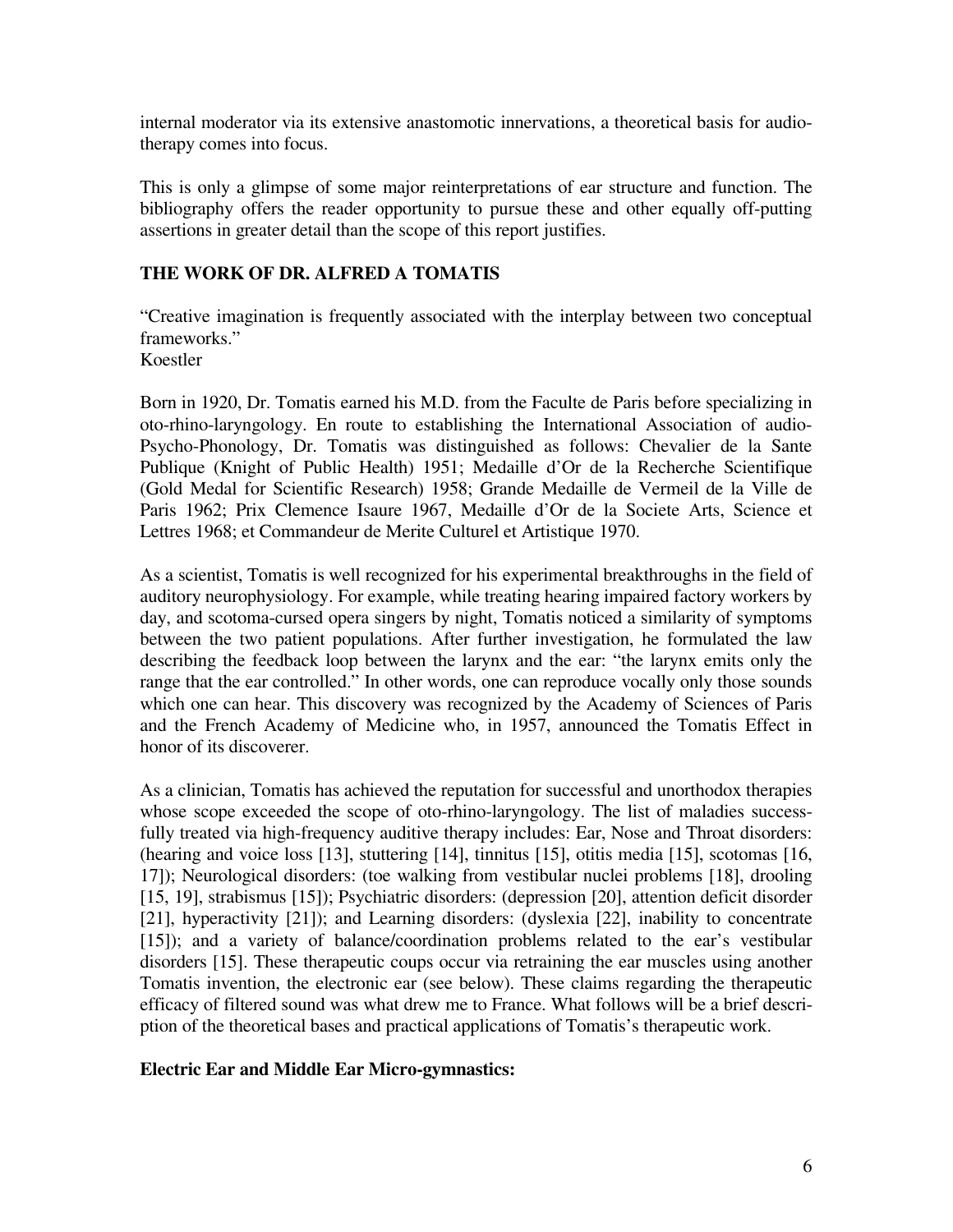"This machine trains athletes of the middle ear - it produces champion listeners." Tomatis

Theory: Most of us have fiddled with the bass/treble knob on a stereo set. What we probably did not recognize, however, was that it was easier to hear the bass sounds than it was the treble ones. (Bass being closer to touch on the continuum of sensible vibratory energy, that is, hearing as tactile reception is a form of touch). This difference in relative ease of listening became the crux of Dr. Tomatis's electronic ear. This machine is designed to help the ear acquire three functions: listening, monitoring of language and laterality.

The electronic ear works by delivering to the listener's ear a course of sound which is progressively filtered along a continuum from normal non-filtered sound to sound where all save frequencies greater than 8000 hz have been filtered away. In addition, the sound delivered to the patient alternates between two channels which are set at maximum bass and maximum treble. Consequently, the stapedius muscle must control the stapes in order to listen to ascending high-frequency sounds as well as accommodate the fluctuations between bass and treble at the given frequency. This challenge to the atrophied middle ear muscles (especially the stapedius muscle of the stapes which is primarily responsible for high-frequency discrimination) constitutes the micro-gymnastics, which orchestrate the reattainment of physiologic listening or focusing function of the ear.

Application: Auditory disorders are easily identified by noticing aberrations from normal listening posture (note monastic posture of head inclined at 30 degrees which levels the horizontal semi-circular canal), atonality or lifeless speech, poor body tonus, substandard motor coordination, facial dyskinesias and lateralization to the left (talking out of left side of mouth). Predictors of auditory disorders involving high frequencies would include dyslexics, stutterers (i.e. a variety of learning disabled people) as well as products of traumatic births (caesarian sections, premature, forceps-damaged, and anoxic as well as occasional twin births) [24].

Tomatis is given credit for being the first to appreciate the important neuro-physiological distinction between hearing and listening. The former is non-selective, whereas the latter is a focusing of the ears and an attending to one of the many sounds that are heard simultaneously. Hearing is less strenuous than listening, which involves will power. Tomatis's listening test differs from the audiogram of the audiologist in that the listening test is concerned not only with organic capacities of the ear, but also with the degree to which the ear's potential is being utilized by the patient. An audiologist will frustratingly acknowledge that many people that come to them with hearing problems who, according to their audiograms, can hear perfectly well. In fact, their problem is not with hearing, but with listening. A course of therapy with the electric ear has been shown to improve these listening problems as measured by reattainment of optimum air and bone conduction curves on a standard audiogram.

Equally exciting is the ability of geriatric patients with high-frequency hearing loss to attain partial or complete recovery of their optimum audiometric curves. In fact, Tomatis has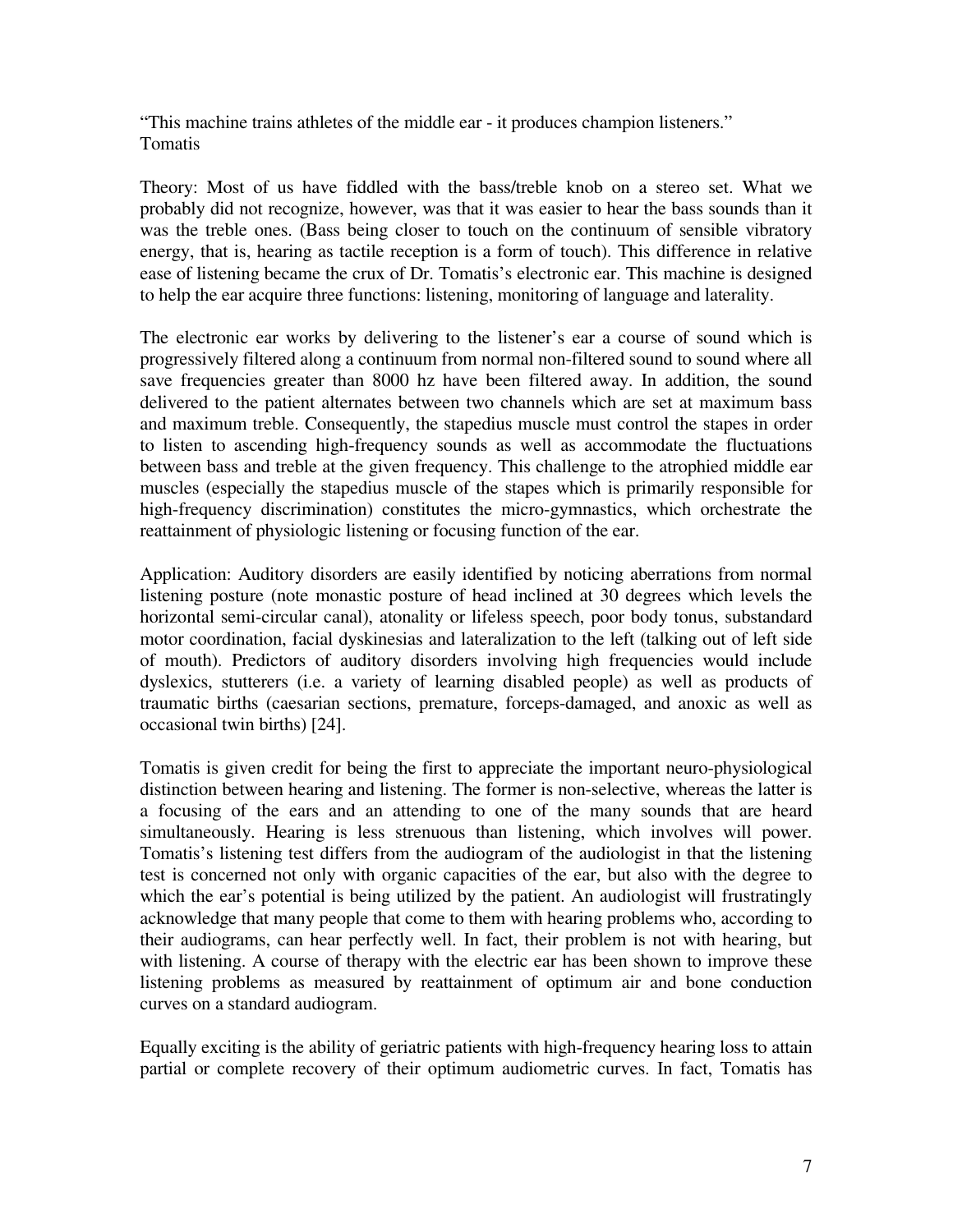demonstrated therapeutic successes in all types of hearing loss cases save sensorineural loss as measured by standard audiographic analysis.

# **Laterality:**

"My left hand hath laid the foundations of the earth and my right hand hath spanned the heavens." Isaiah 48:13

Theory: Who can explain the phenomenon of asymmetry in our nervous system? No one yet. Who can offer insight into its significance? Tomatis's work on laterality as a consequence of this asymmetry is compelling. Aside from the stapedial workout designed to aid the reattainment of high-frequency audition, Tomatis's electric ear trains the right ear to be the dominant or leading ear. The basis for this dextrophilia is an understanding of the asymmetrical auditory pathways [25]. According to Tomatis, the left hemisphere's speech center (Broca) is most directly connected with the right ear [4]. Furthermore, the right recurrent laryngeal nerve (connected via the right vagus to the right ear), in looping under the right subclavian artery, constitutes a significantly shorter pathway than that of the left recurrent laryngeal nerve which loops under the aorta. Consequently, significantly longer auditory feedback loop exists on the left compared to the right side of the body. Furthermore, an individual with a dominant left ear must process auditory information over a significantly longer transcerebral auditory pathways (left ear to right auditory center to left auditory center to organs of speech  $= 70-140$  m) than is required by a right dominant listener (right ear to left auditory center to organs of speech = 30-60 cm) [15,26].

Application: The process of lateralization to the right, achieved through the delivery of sound increasingly to the right ear, has the effect of facilitating and accelerating the patient's processing of sensory and cognitive information [4].

This lateralization is an essential aspect of the therapeutic ear training which has proven valuable to the variety of patients listed above.

## **Sonic Rebirth and Uterine Hearing:**

"… Hence, in a season of calm weather, Through inland far we be, Our souls have sight of that immortal sea Which brought us hither. Can in a moment travel thither. And see the children sport upon the shore, And hear the mighty waters rolling evermore" Wordsworth from "Imitations of Immortality"

Theory: Perhaps Tomatis's most provocative theory involves the idea of fetal audition [27]. Today, thirty years after Tomatis postulated this phenomenon, investigation of fetal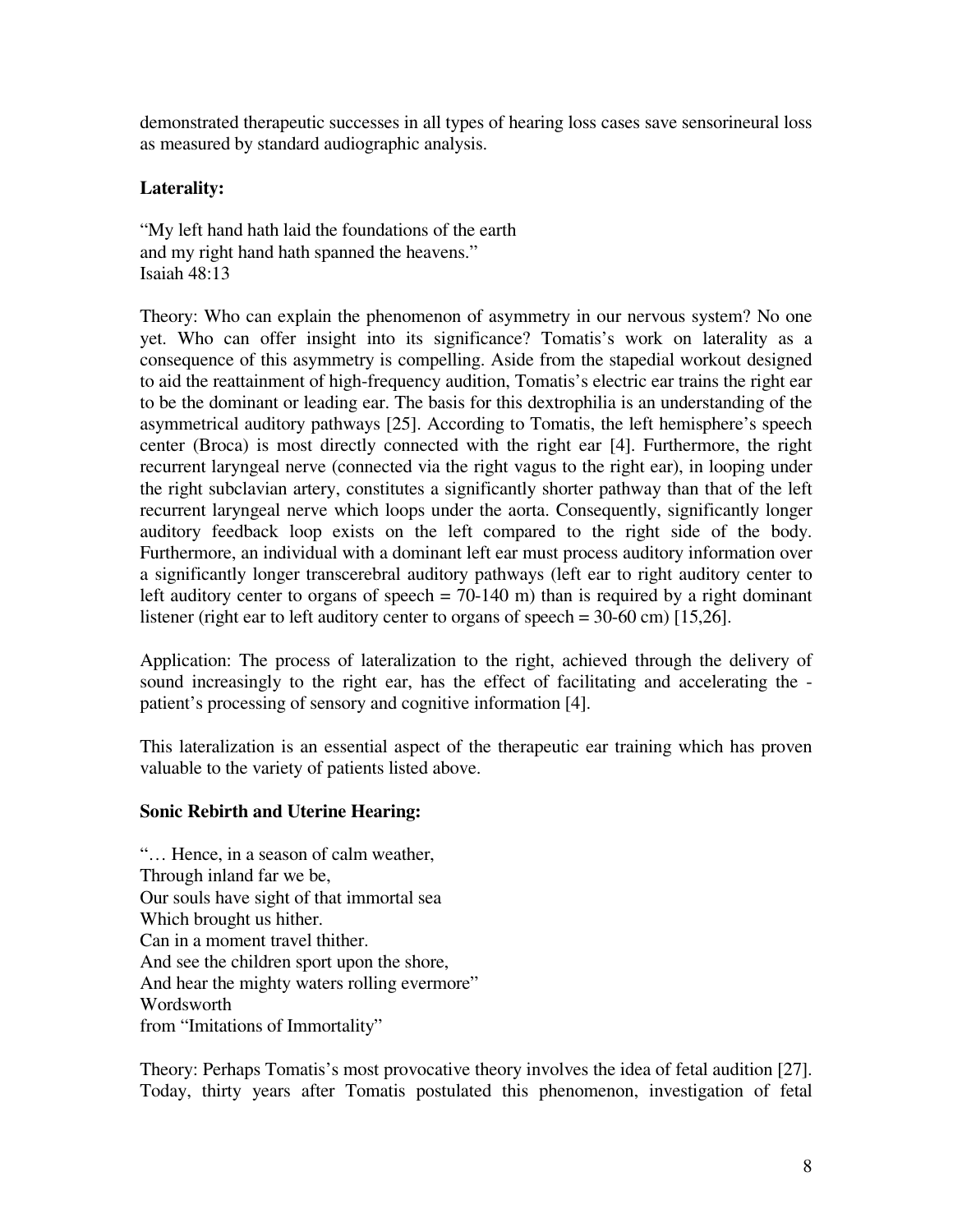audition is in vogue. However, despite a rash of recent studies, it remains solely a matter of speculation whether, and if so, what the fetus hears. We know that the acoustic nerve is fully myelinated and functioning at 4.5 months post-conception [15] and we also know that the fetal eustachian tube is patent thereby permitting contact to the inner ear via embryonic fluid [4]. Tomatis suggests that the fetus hears the maternal heart and respiration as well as her intestinal gurgling. This, he postulates, comprises a constant background noise. It is important as cortical charge (see below) and may be the source of our collective attraction to the sound of surf or of our inborn sense of rhythm. The fetus would hear this biological noise, but to what would it listen? What is the only sound which comes and goes at irregular intervals? The voice of the mother. According to Tomatis, only the voice of the mother can penetrate via her bones (see osseous conduction) to the intrauterine world. The child's attention is fixed on this irregular sound which may serve as the fetus's first target of communication. Studies show that the newborn responds preferentially to the voice of the mother [28]. Pediatricians have observed that the newborn demonstrates preference for the mother's voice [28]. What is a reasonable explanation for this observation? Intrauterine hearing is a possibility.

Applications: The practical application of this theory are intriguing. By taking a uterine and birth history of a person with an auditory disorder, the therapist is able to predict a very curious event. Certain sound frequencies corresponding to intrauterine audition will evoke unpleasant sensations in adult listeners whose mothers experienced trauma at a certain gestational period. Additionally, a variety of neuroses are ameliorated simply by following a course called sonic rebirth. This involves, in part, the passage from audition through a simulated liquid element to audition through an atmospheric element. The mother's voice is recorded (often reading a child's story) and presented to the patient over a period of weeks progressively filtered from 8000 hz to 100 hz thereby simulating the auditory experience of uterine existence, labor, birth and reunion, this time via atmospheric conduction, with the maternal voice while nestled in the mother's arms. Freud's psychoanalytic theories and practice were once considered equally bizarre. Unlike Freud's cases, however, the patients of Tomatis who undergo sonic rebirth are objectively evaluated both behaviorally and using audiograms which assume a motivational and cooperative component.

One fascinating spin-off of the sonic rebirth is its application in learning a foreign language. For example, a businessman who wants to learn Arabic before being transferred to that country would undergo a sonic rebirth while listening to a course of filtered Arabic. In this way, his ears are progressively sensitized to the idiosyncratic sounds of that language. Without his ears being able to distinguish particular sounds, certainly his tongue would not be able to pronounce these sounds (remember the Tomatis Effect). In this manner, Tomatis has had extraordinary success giving people a new "mother tongue" in a language of their choice [29].

#### **Primacy of the Ear:**

"The ear builds, organizes and nourishes the nervous system." Tomatis [15]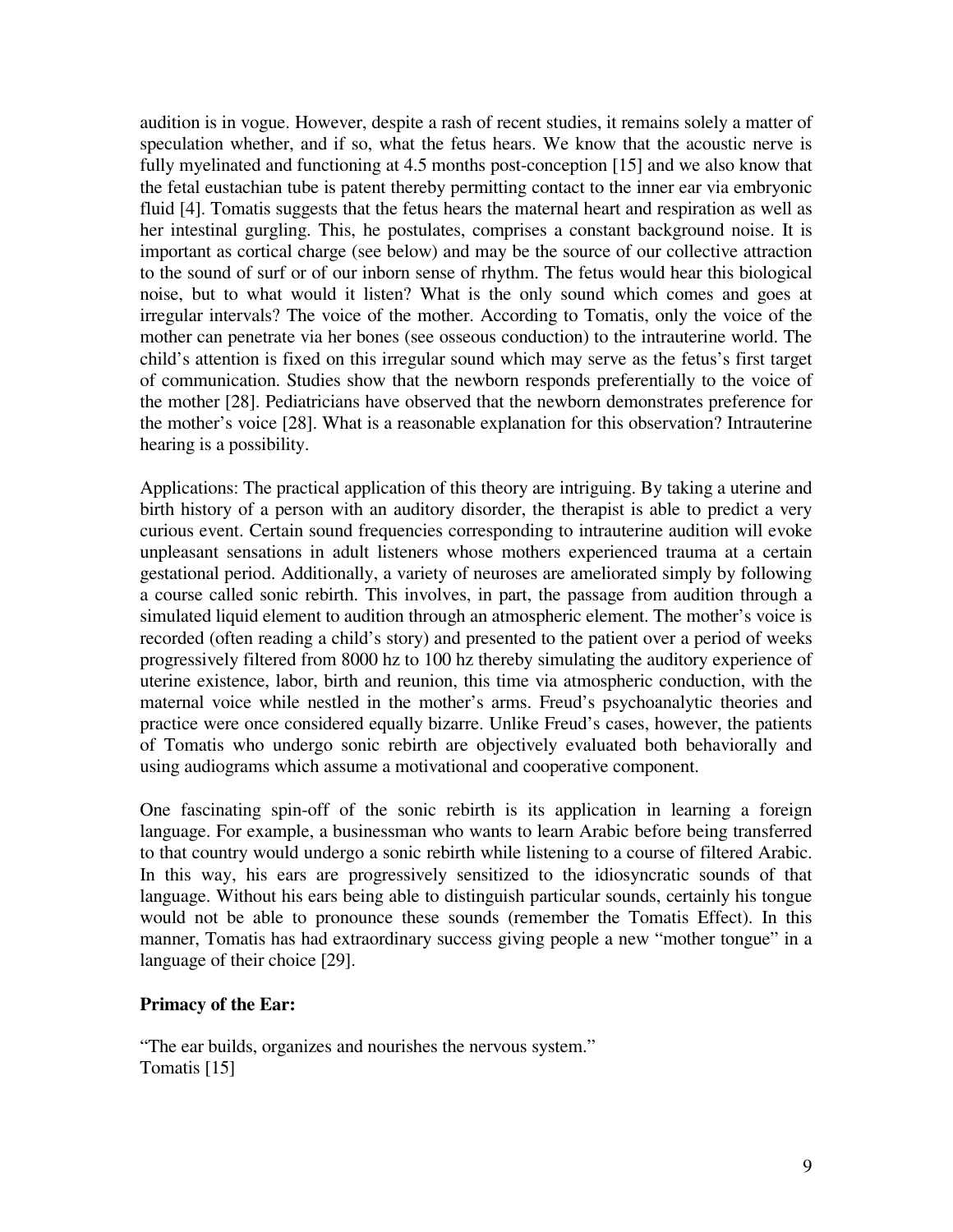Theory: Tomatis asserts that the brain receives more stimuli via the ears than from any other organ. He considers skin to be differentiated ear rather than visa versa. In his two volume work, Towards a Human Listening, [4], he builds an intriguing defense of this radical departure from orthodoxy which involves, for example, phylogenetic data suggesting, paradoxically, that the ear preceded the nervous system. Furthermore, an impressive case is made suggesting that our sense corpuscles (Meissners, Pacinian, Krause, Merkel's) are differentiated organs of Corti. (See Flock et al [10] re recent confusion regarding the nature of the organ of Corti). Whether one emerges from a review of Tomatis's "Towards a Human Listening" surprised or not, certainly one gains an appreciation of the hitherto underrated role of the ear.

Application: An understanding of the idiosyncratic physiological aspects of the human ear has important therapeutic applications. Tinnitus, for example, is a debilitating hearing disorder whose etiology is undetermined and whose treatment (masking) is inadequate [28]. Tomatis asserts that tinnitus results from a swollen inner ear artery against which sympathomimetic drugs are ineffective. This is so, he explains, because of all the arteries in the human body, this artery is not under sympathetic control [15]. Tinnitus is only one of many problematic maladies which Tomatis treats successfully using an appreciation of the peculiarities of the human ear and a course of high-frequency auditive therapy via his invention, the electronic ear.

## **Cortical Charge:**

"There are sounds which are as good a pick-me-up as two cups of coffee." Tomatis [15]

Theory: The most exciting theory of Tomatis, and the one which led me to consider the role of sacred music as therapy, is the concept of cortical charge. Experience tells us that some sounds put us to sleep (lullabies) and some keep us awake (traffic); some calm us down (surf on the beach) and some make us dance all night (rhythm). A hard driving beat practically forces us to tap our feet. The screech of chalk on blackboard makes us scream and contract in discomfort. We are constantly bathed by sound and Tomatis has devoted his career to analyzing the effect which various components of sound exert on our physiology. The claim that music exerts a profound effect on us is beyond question. What remains is only to establish the correlations, perhaps psychosomatic, perhaps vagally innervated, of these sound components to our physiology. Let us listen to Dr. Tomatis directly. In a lecture before the International Kodaly Symposium in Paris, 1978, he describes cortical charge as follows:

The ear is primarily an apparatus intended to provide a cortical charge in terms of electric potential. In fact, sound is transformed into nervous influx by the coliform cells of the cochlear-vestibular apparatus. The charge of energy obtained from the influx of nervous impulses reaches the cortex, which then distributes it throughout the body toning up the whole system and imparting greater dynamism to the human being.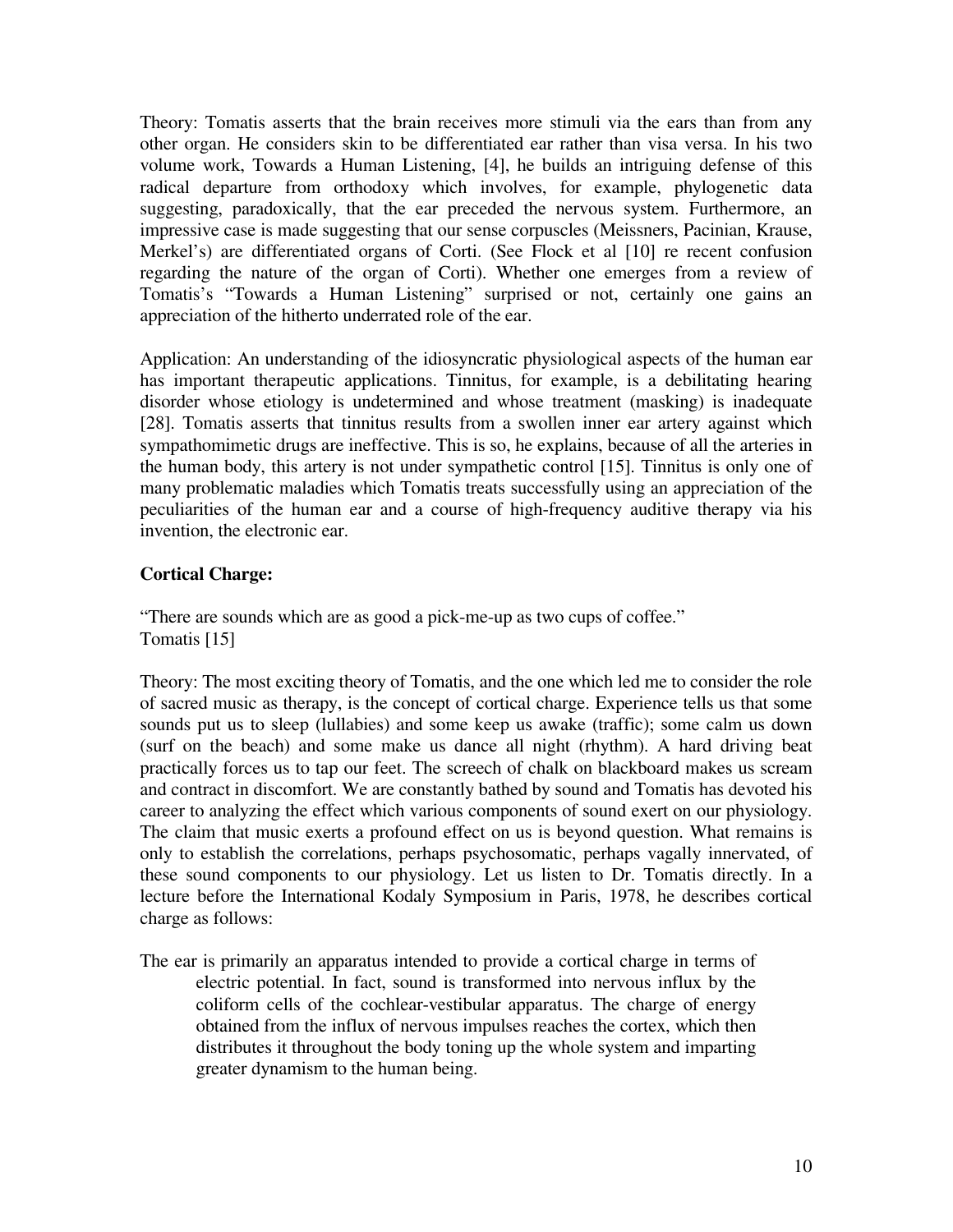- All sounds cannot affect this process of charging. I pointed out that on the basilar membrane the ciliform cells of Corti are much more densely packed in the part reserved for the perception of high frequencies than in the one where the low frequencies are distributed; so that the transmission of energy that is caught up towards the cortex is much more intense when it comes from the zone of the high frequencies than when it comes from the part reserved for the low frequencies.
- Thus the high sounds supply a more concentrated nervous influx and thus increase the effect of charging. This is the reason why I called the sounds rich in high harmonics the "charging sounds," in opposition to the low sounds or "discharging sounds." These low sounds supply insufficient energy to the cortex, which may even exhaust the individual, so much that they conduct corporal motor responses which actually, in themselves, absorb more energy than the labyrinth can furnish. The implication of this fact at the psycho-dynamic level explains that a depressed person tends to direct his hearing more intensively towards low frequencies which are the sonic range of visceral life: she actually becomes more aware of the noise of her breathing, of her heartbeat, and so on. It seems as if her ear has lost its ability to be used as an "antenna" for communication; instead, it is directed to the inside life.
- The aim will be to provoke, with sonic training made of high-frequencies heard in a listening posture, this cortical charge to energize the individual. The effect of the training generally manifest themselves in the following ways to the greater subject:
- -greater motivation and competence in working
- -lower susceptibility to fatigue
- -awareness of dynamism
- -better possibilities of attention and concentration

-better memorization

Application: Anecdotal evidence suggests that certain high-frequency sounds confer alertness and stamina to the listener thereby enhancing performance. For example, students report that listening to Gregorian chant or classical music increases their ability to concentrate. If this modus operandi sounds strange to the reader, consider the time honored prescription "whistle while you work." Or try to imagine a military marching band without the fife. Granted the drums would discourage any waltzing by enforcing the left-right-leftright, but without the fife producing a cortical charge, how great would one's endurance be? Bugles, bagpipes…always the high-frequency tones are found en route to battle. Perhaps these shrill high-frequency tones impart an enthusiasm via neurophysiologically mediated cortical charge.

References:

<sup>1</sup> McCandless, G: Hearing Aids and Auditory Rehabilitation. 1981 in English GM [ed] Otolaryngology Loose Leaf Series. Philadelphia: Harper & Row, 1986 vol 2 chapter 52;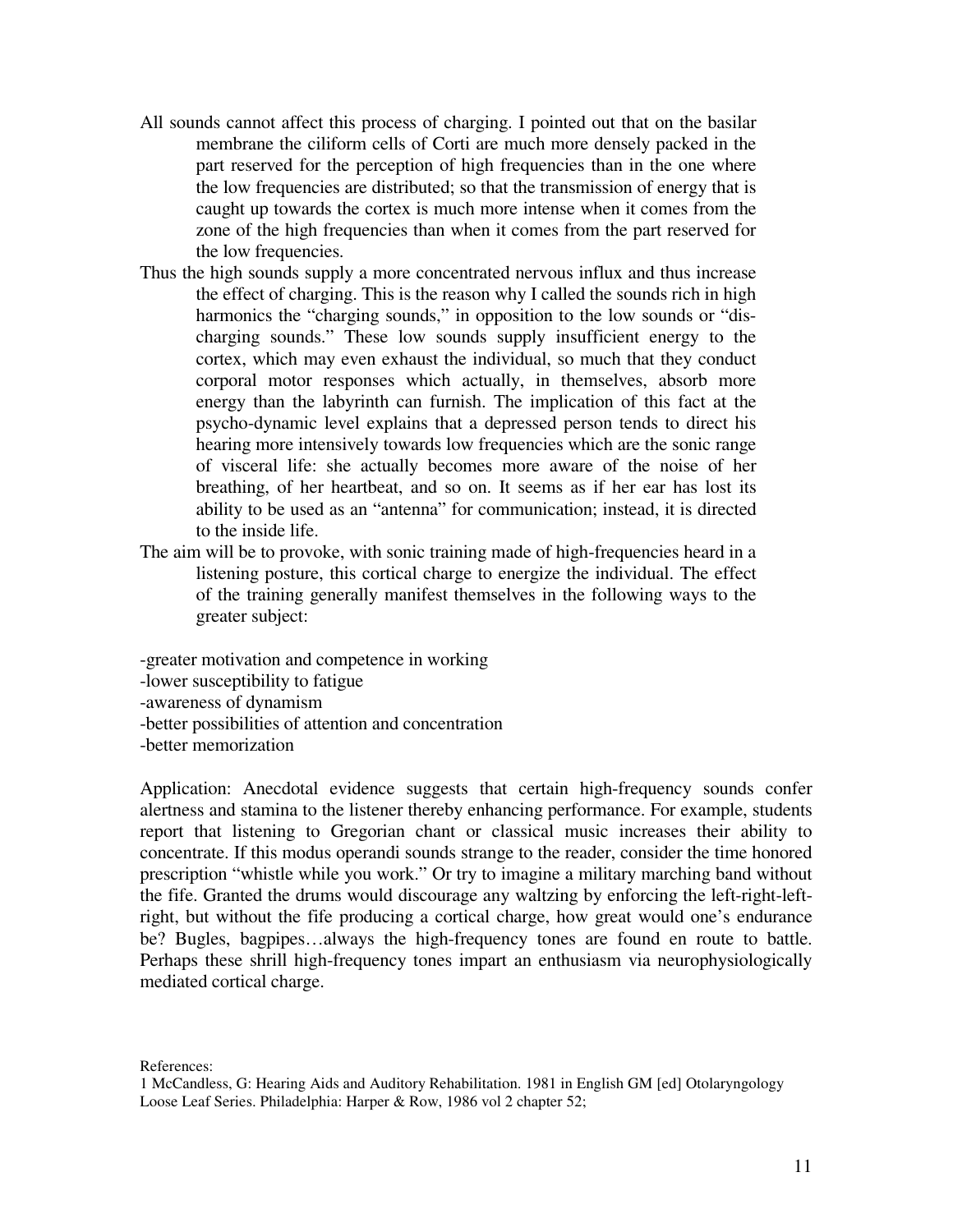2 Michelson, R: Electrical Stimulation of the Cochlea. 1979 in English GM [ed] Otolaryngology Loose Leaf Series. Philadelphia: Harper & Row, 1986 vol 1 chapter 57;

3 Pearson, A: Developmental Anatomy of the Ear. 1978, in English GM [ed] Otolaryngology Loose Leaf Series. Philadelphia: Harper & Row, 1986 vol 1 chapter 1;

4 Tomatis, A: Vers L'Ecoute Humaine. Editions ESF, Paris 1974;

5 Tonndorf, J: Bone Conduction. In Tobias JV [ed]: Foundations of Modern Auditory Theory. New York: Academic Press , 1972 vol 2, p 200;

6 Moller, A: The Middle Ear. In Tobias JV [ed]: Foundations of Modern Auditory Theory. New York: Academic Press, 1972 vol 2 p 135;

7 Nuttall, A & Ross, M: Auditory Physiology. 1980, in English GM [ed] Otolaryngology Loose Leaf Series. Philadelphia: Harper & Row, 1986 vol 1 chapter 3;

8 Juhn, S: Biochemistry of the Inner and Middle Ear. 1983 in English GM [ed] Otolaryngology Loose Leaf Series. Philadelphia: Harper & Row, 1986 vol 1 chapter 60;

9 Fritze, W. & Kohler, W.: Frequency Composition of Spontaneous Cochlear Emissions. Arch. Otol. 1985;  $242$ ; (1) : pp43-8;

10 Flock, A.: Hearing - Physiological Bases and Psycho-physics [ed Klinke] Springer, Berlin, 1983;

11 Howell, P.: Are Two Muscles Needed for the Normal Functioning of the Mammalian Ear? Acta Otol (Stockh) 1984; 98; 204-7;

12 Prasad, K.: Cardiac depression on Syringing the Ear. J. Laryngol Otol. 1984 Oct; 98 (10): 1013;

13 Tomatis, A: La Voix Chantee - sa Physiologie - sa Pathologie - sa Reeducation. Cours de L'Hopital Bichat, Mars 1960;

14 Tomatis, A.: Recherches sur la Pathologie de Begaiement. Journal Francais d'Oto-Rhino-Laryngologie, 3, no 4, pp 384, 1954;

15 Taped interview with Tomatis. Paris, August, 1986;

16 Tomatis, A.: "La reeducation de la Voix - Les different Methodes de Traitement. La Vie Medicale, no 20 May 1974;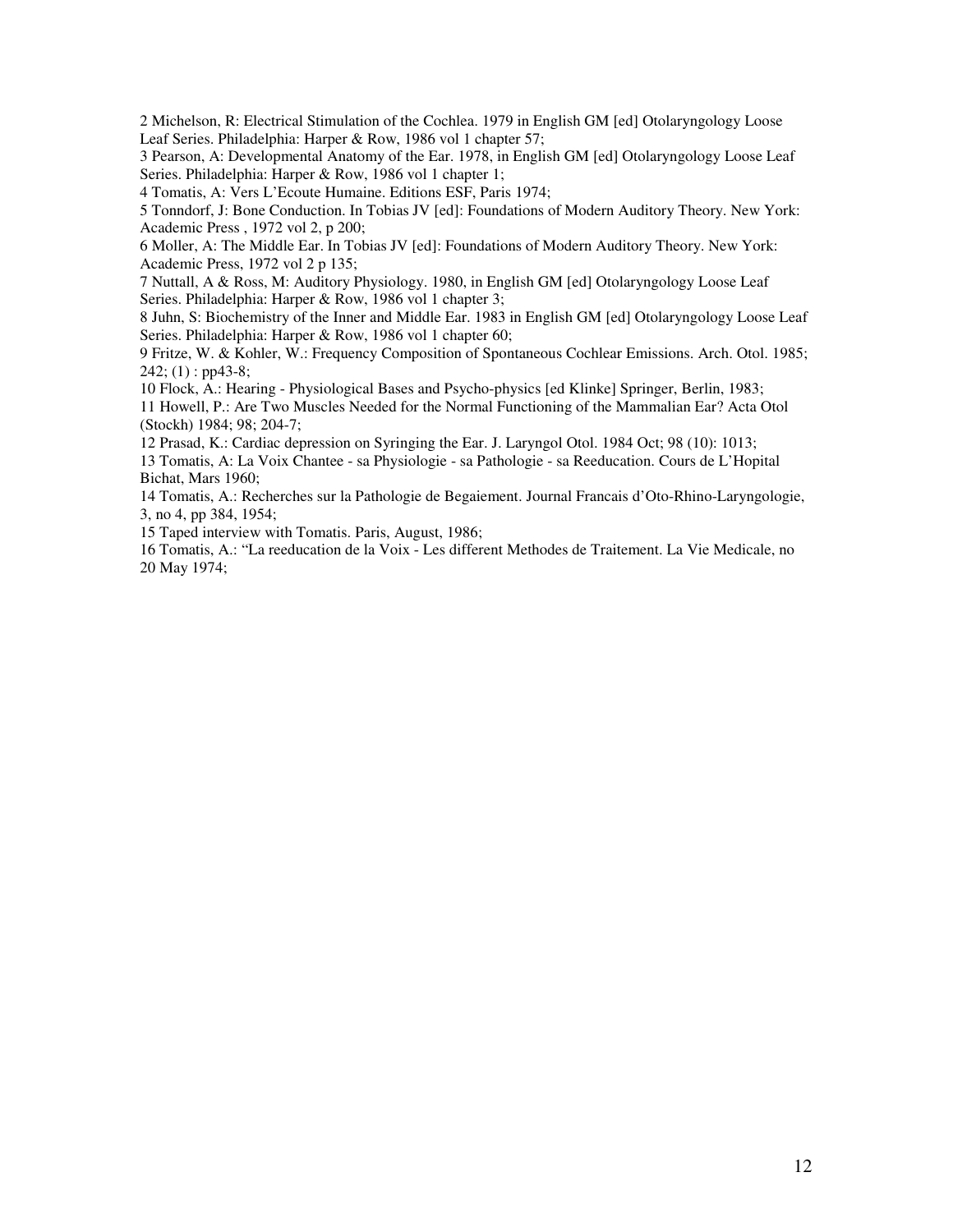17 Tomatis, A.: Correction de la Voix Chantee. Cours international de Phonologie. Libraire Maloine. pp 335-353, 1953;

18 Tomatis, A.: Les Bases Neuro-physiologiques de la Musicotherapie. Bulletin de ISME. Conservatoire de Grenoble. Avril, 1974;

19 Grewal, D. & al: Transtympanic Neurectomies for Control of Drooling. Auris Nasus Larynx, 1984; 11(2):109-14;

20 Tomatis, A: La Musicotherapie et les Depressiones Nerveuses. Rapport au IV Congres Int'l d'Audio-Psycho-Phonologie. Madrid, 1974;

21 Le Gall, A.: Le redressement de Certains Deficiencies Psychologiques et Psycol-Pedagogiques.

Inspecteur general de L'Instruction Publique. Paris, Mars 1961;

22 Tomatis, A.: Dyslexie. Cours a L'Ecole d'Anthropologie. Editions Soditap, 1967;

23 Lafon, R.: Vocabulaire de Psychopedagogie, Paris P.U.F.

242424 Tomatis, A.: Education et Dyslexie. Editions ESF. Paris, 1972;

25 Gacek, R.: Neuroanatomy of the Auditory System. In Tobias JV [ed]: Foundations of Modern Auditory Theory. New York: Academic Press, 1972 vol 2 p. 239;

26 Le Gall, A.: Le Redressement de Certains Deficiences Psychologiques et Psycho-Pedagogiques. Inspecteur General de L'Instruction Publique. Paris, Mars, 1961;

27 Tomatis, A.: La Nuit Uterine. Editions Stock, Paris 1981;

28 DeCasper, A. & Fifer, W.: Of Human Bonding - Newborns Prefer Their Mother's Voices. Science. 208, pp 1174-6, 1980;

29 Tomatis, A.: L'Electronique au Service des Langues Vivantes. Bulletin de L'Union des Ass. des Anciens Eleves des Lycees et Colleges Francais, Mars 1960;

30 Vernon, J: Relief of Tinnitus by Masking Treatment. 1982 in English GM [ed] Otolaryngology Loose Leaf Series. Philadelphia: Harper & Row, 1986 vol 1 chapter 53;

31 Prou, J.: Le Chant Gregorien et la Sanctification des Fideles. V111 Congres International de Music Sacree, Rome 1985;